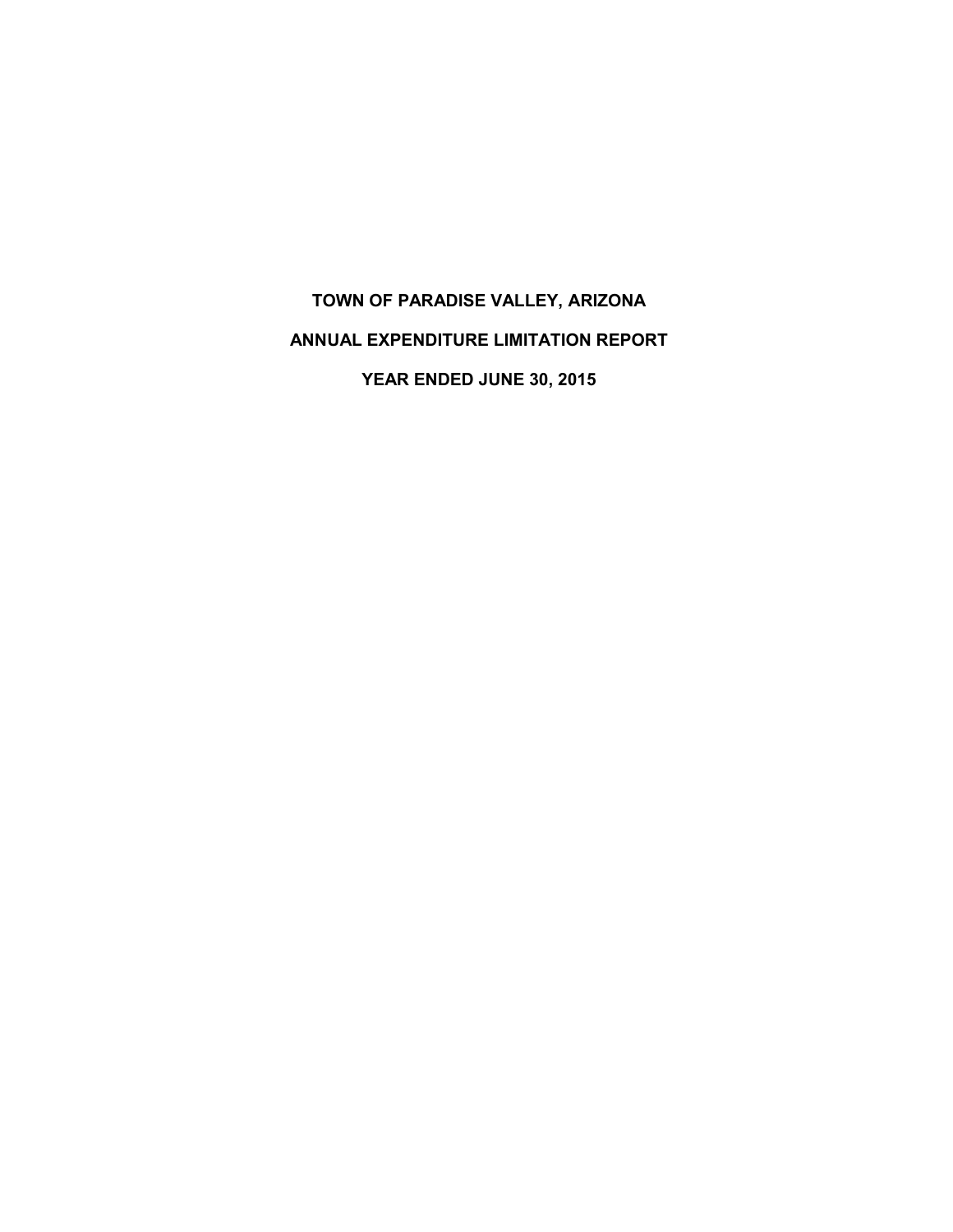#### **TOWN OF PARADISE VALLEY, ARIZONA TABLE OF CONTENTS YEAR ENDED JUNE 30, 2015**

| <b>INDEPENDENT ACCOUNTANTS' REPORT</b>                |             |
|-------------------------------------------------------|-------------|
| <b>ANNUAL EXPENDITURE LIMITATION REPORT - PART I</b>  | $\mathbf 2$ |
| ANNUAL EXPENDITURE LIMITATION REPORT - PART II        | 3           |
| ANNUAL EXPENDITURE LIMITATION REPORT - RECONCILIATION | 4           |
| NOTES TO ANNUAL EXPENDITURE LIMITATION REPORT         | 5           |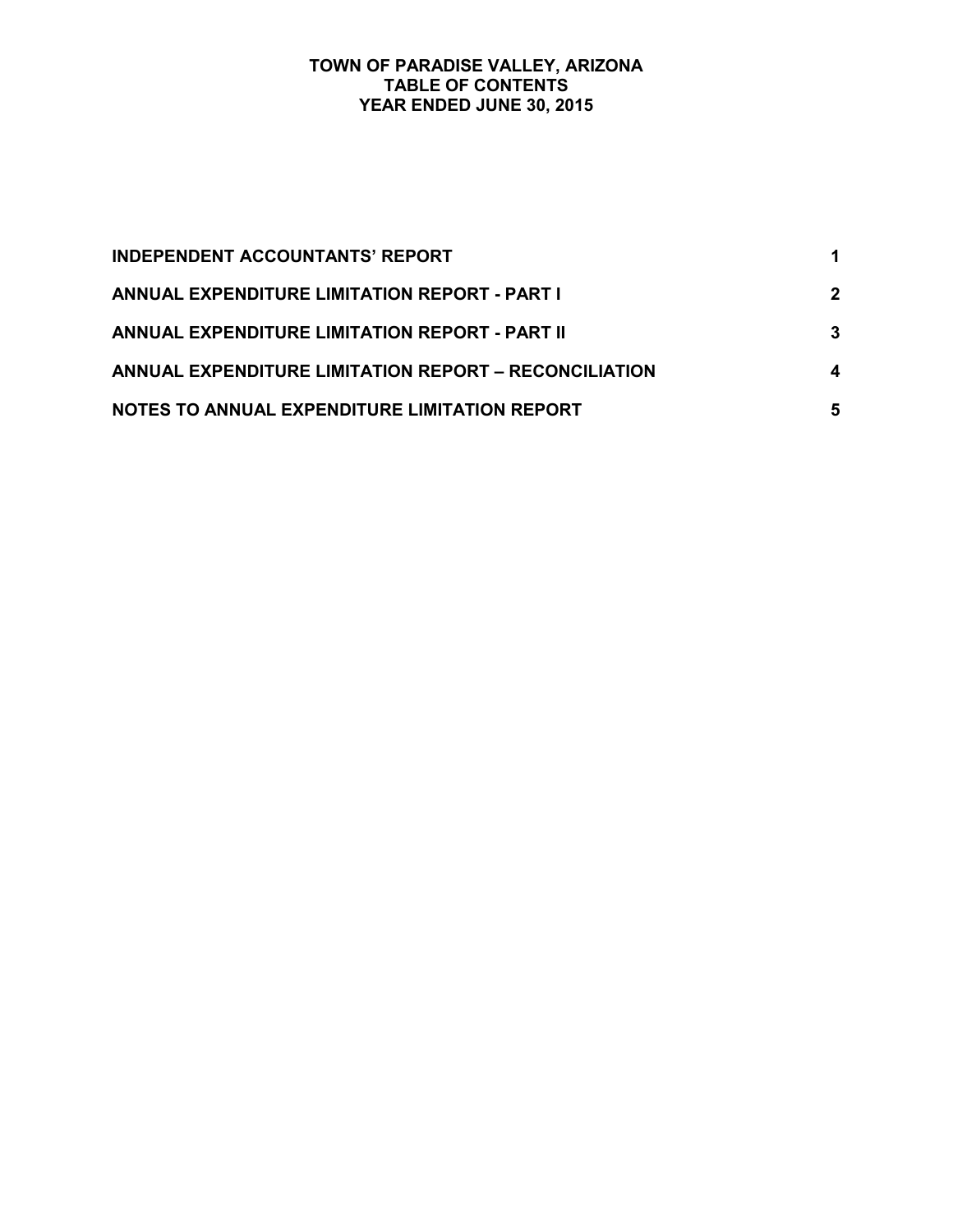

CliftonLarsonAllen LLP CLAconnect.com

# **INDEPENDENT ACCOUNTANTS' REPORT**

The Auditor General of the State of Arizona and The Honorable Mayor and the Town Council Town of Paradise Valley, Arizona

We have examined the accompanying Annual Expenditure Limitation Report of the Town of Paradise Valley, Arizona, for the year ended June 30, 2015. This report is the responsibility of the Town of Paradise Valley, Arizona's management. Our responsibility is to express an opinion on this report based on our examination.

Our examination was conducted in accordance with attestation standards established by the American Institute of Certified Public Accountants and, accordingly, included examining, on a test basis, evidence supporting the amounts and disclosures in the report and performing such other procedures as we considered necessary in the circumstances. We believe that our examination provides a reasonable basis for our opinion.

In our opinion, the Annual Expenditure Limitation Report of the Town of Paradise Valley, Arizona, for the year ended June 30, 2015, referred to above presents fairly, in all material respects, the information required by the uniform expenditure reporting system on the basis of accounting described in Note 1.

Viifton Larson Allen LLP

**CliftonLarsonAllen LLP**

Phoenix, Arizona November 2, 2015

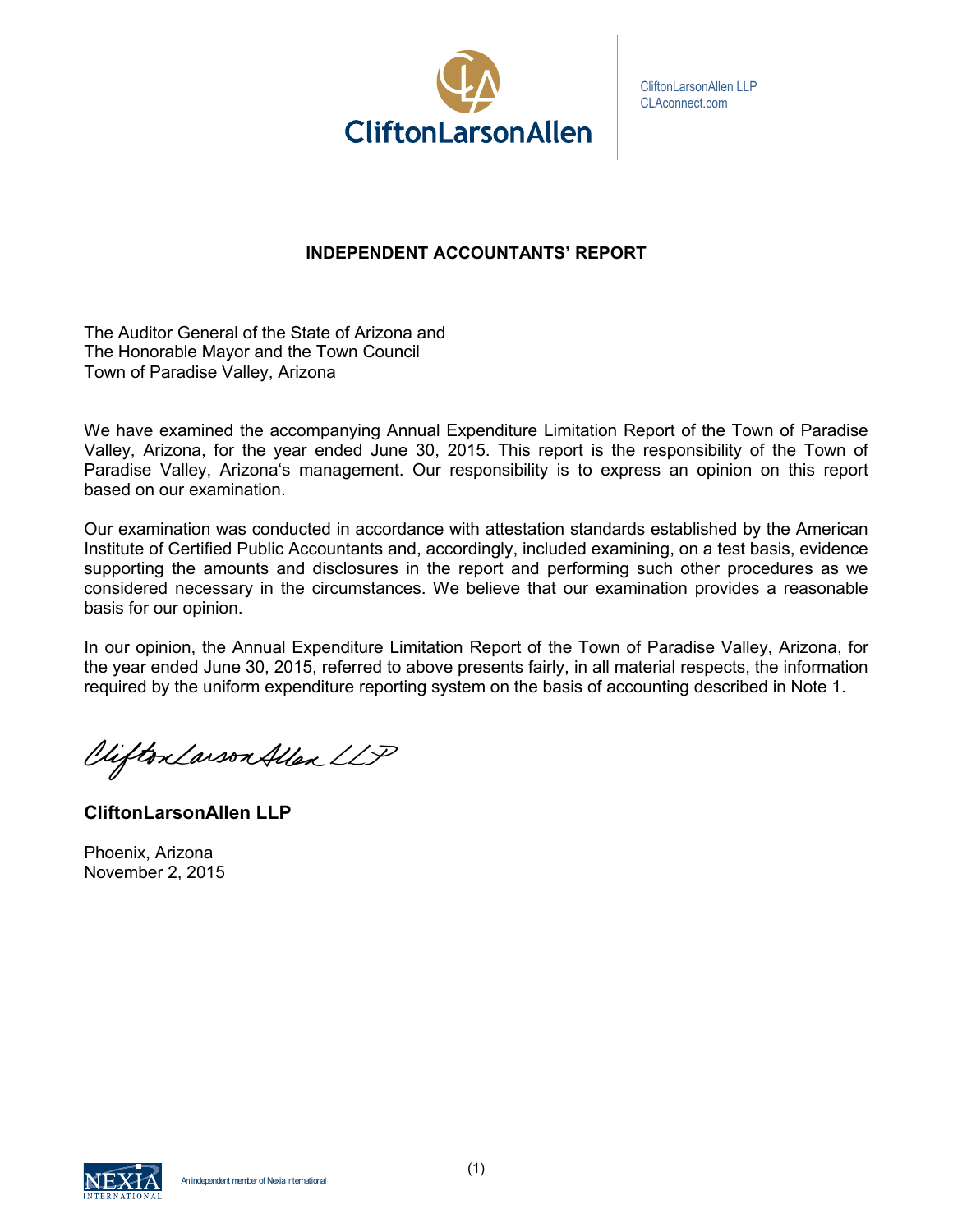## **TOWN OF PARADISE VALLEY, ARIZONA ANNUAL EXPENDITURE LIMITATION REPORT - PART I YEAR ENDED JUNE 30, 2015**

|    | 1. Economic Estimates Commission expenditure limitation           | \$<br>23,924,548 |                  |
|----|-------------------------------------------------------------------|------------------|------------------|
|    | 2. Voter approved alternative expenditure limitation (Approved    |                  |                  |
|    |                                                                   |                  |                  |
| 3. | Enter applicable amount from Line 1 or Line 2                     |                  | \$<br>23,924,548 |
|    | 4. Amount subject to the expenditure limitation (total amount     |                  |                  |
|    | from Part II, Line C)                                             | 23,924,548       |                  |
|    | 5. Board-authorized expenditures necessitated by a disaster not   |                  |                  |
|    | declared by the Governor [Article IX, §20(20)(a), Arizona         |                  |                  |
|    | Constitution]                                                     |                  |                  |
|    | 6. Board-authorized expenditures necessitated by a disaster not   |                  |                  |
|    | declared by the Governor [Article IX, §20(20)(b), Arizona         |                  |                  |
|    | Constitution]                                                     |                  |                  |
|    | 7. Prior-year voter approved expenditures to exceed the           |                  |                  |
|    | expenditure limitation for the reporting fiscal year [Article IX, |                  |                  |
|    | §20(2)(c), Arizona Constitution]                                  |                  |                  |
|    | 8. Subtotal                                                       | 23,924,548       |                  |
| 9. | Board-authorized excess expenditures for the previous fiscal      |                  |                  |
|    | year necessitated by a disaster not declared by the Governor      |                  |                  |
|    | and not approved by the voters [Article IX, §20(2)(b), Arizona    |                  |                  |
|    | Constitution]                                                     |                  |                  |
|    | 10. Total adjusted amount subject to the expenditure limitation   |                  | 23,924,548       |
|    | 11. Amount under (in excess of) the expenditure limitation (If    |                  |                  |
|    | excess expenditures are reported, provide an explanation.)        |                  |                  |
|    |                                                                   |                  |                  |

I hereby certify, to the best of my knowledge and belief, that the information contained in this report is accurate and in accordance with the requirements of the uniform expenditure reporting system.

Signature of Chief Fiscal Officer: <u>Mu</u>m Marie Buckland

Name and Title: Dawn Marie Buckland Director of Administration and Government Affairs

Telephone Number: (480) 348-3555 Date: November 2, 2015

*See accompanying Notes to Report.*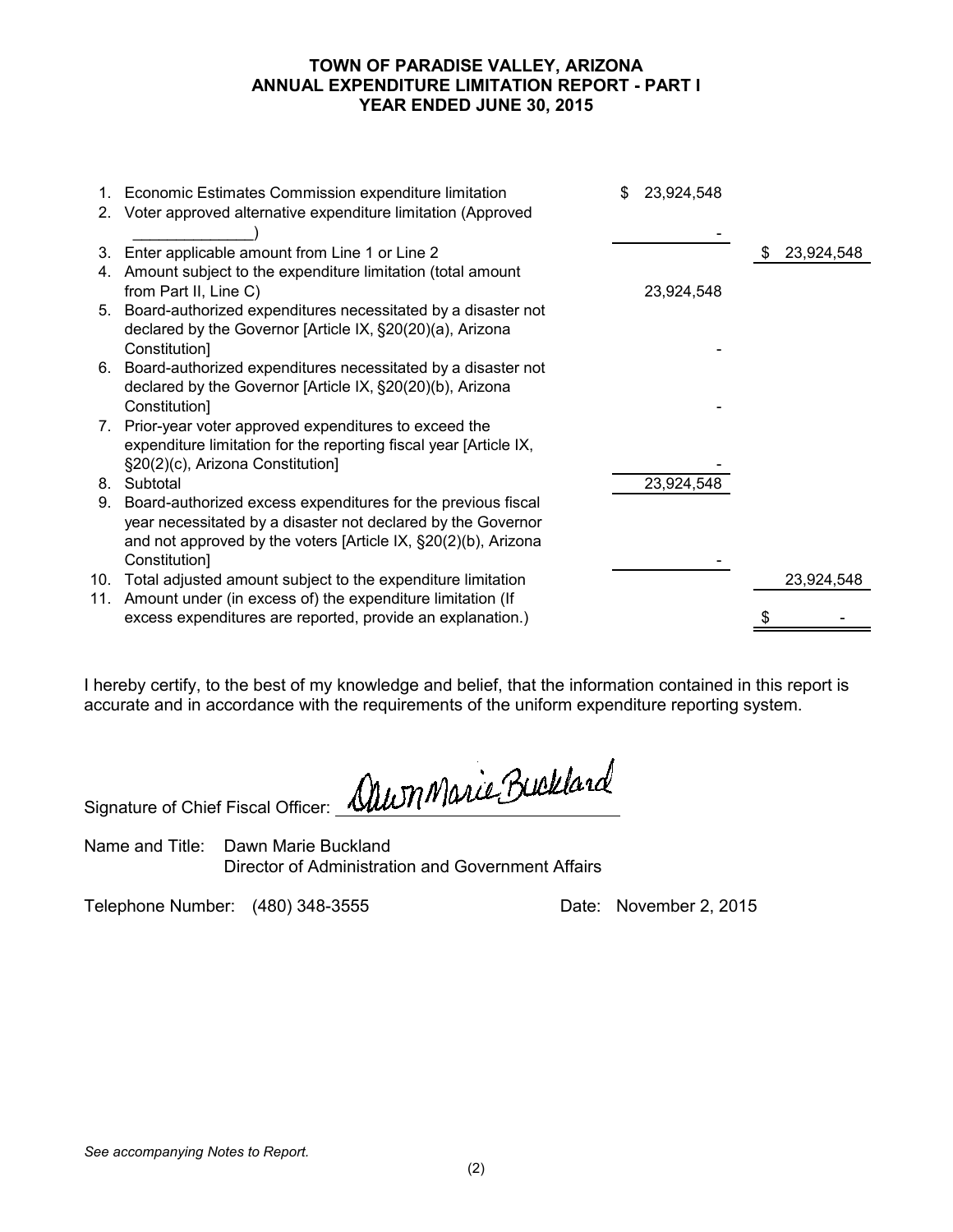#### **TOWN OF PARADISE VALLEY, ARIZONA ANNUAL EXPENDITURE LIMITATION REPORT - PART II YEAR ENDED JUNE 30, 2015**

|                                                                            | Governmental | Enterprise      |                  |  |
|----------------------------------------------------------------------------|--------------|-----------------|------------------|--|
| Description                                                                | Funds        | Funds           | Total            |  |
| Amounts reported on the Reconciliation Line D<br>Α.                        | 26,646,386   | 5,755,009<br>\$ | 32,401,395<br>\$ |  |
| Less exclusions claimed:<br><b>B.</b>                                      |              |                 |                  |  |
| Bond proceeds                                                              |              |                 |                  |  |
| Debt service requirements on bonded indebtedness                           | 1,025,530    | 465,974         | 1,491,504        |  |
| Debt service requirements on other long-term obligations                   | 270,260      | 497,954         | 768,214          |  |
| 2 Dividends, interest and gains on sale of investment securities           |              |                 |                  |  |
| 3 Trustee or custodian                                                     |              |                 |                  |  |
| 4 Grants and aid from the federal government                               |              |                 |                  |  |
| 5 Grants, aid, contributions or gifts from private agency, organization or |              |                 |                  |  |
| individual                                                                 | 251,030      |                 | 251,030          |  |
| 6 Amounts received from the state                                          | 40,759       |                 | 40,759           |  |
| 7 Quasi-external interfund transactions (town sewer fees and indirect      |              |                 |                  |  |
| charges from governmental funds to enterprise funds.                       | 5,870        |                 | 5,870            |  |
| 8 Amounts accumulated for purchase of land, purchase or construction       |              |                 |                  |  |
| of buildings or improvements                                               |              |                 |                  |  |
| 9 Highway user revenues in excess FY 1979-80                               | 622,222      |                 | 622,222          |  |
| 10 Contracts with other political subdivisions                             |              |                 |                  |  |
| 11 Refunds, reimbursements and other recoveries                            |              |                 |                  |  |
| 12 Voter approved exclusions not identified above                          |              |                 |                  |  |
| 13 Prior years carryforward                                                | 5,297,248    |                 | 5,297,248        |  |
| 14 Total exclusions claimed                                                | 7,512,919    | 963,928         | 8,476,847        |  |
| Amounts subject to the expenditure limitation<br>C.                        | 19, 133, 467 | 4,791,081<br>\$ | 23,924,548<br>\$ |  |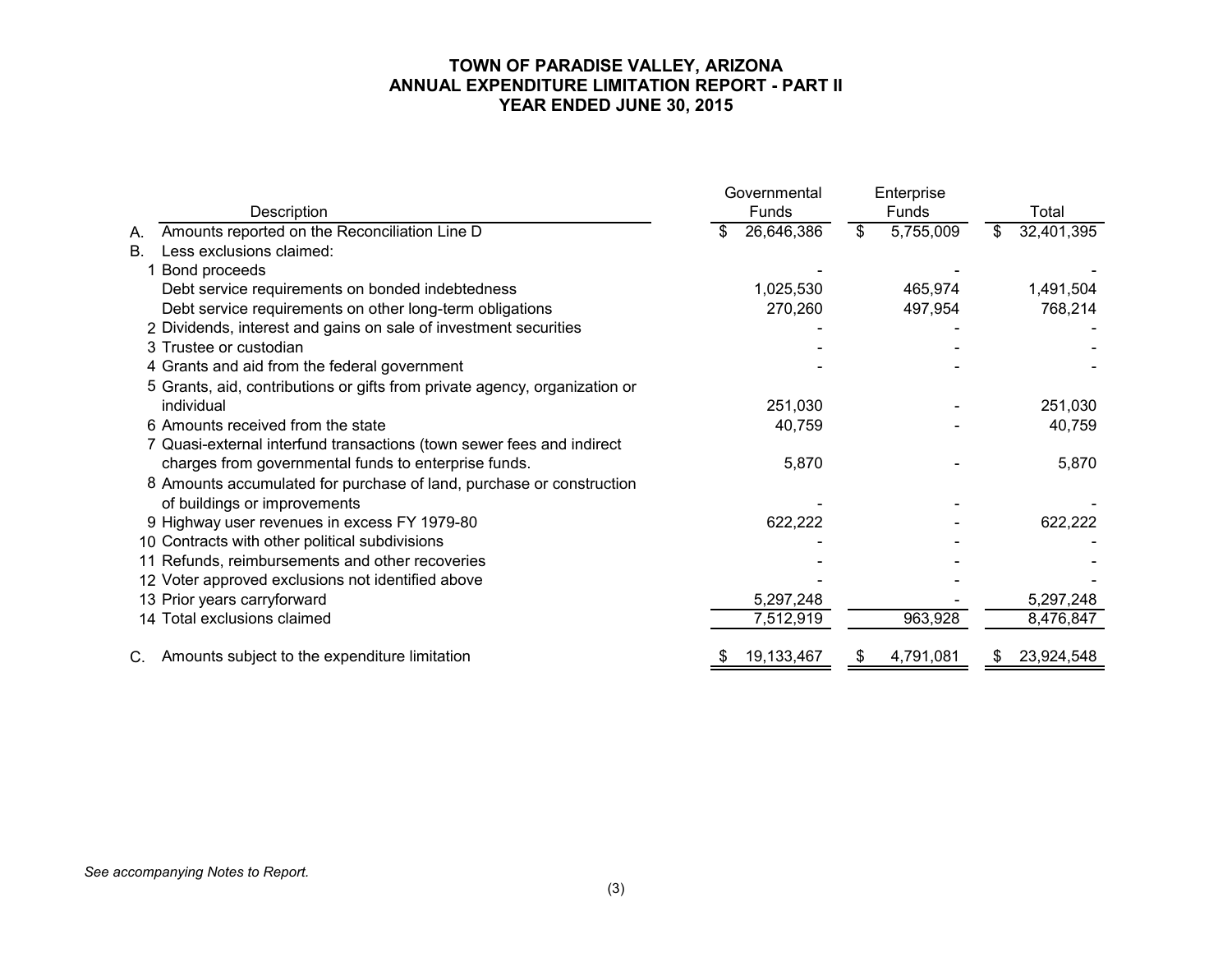#### **TOWN OF PARADISE VALLEY, ARIZONA ANNUAL EXPENDITURE LIMITATION REPORT - RECONCILIATION YEAR ENDED JUNE 30, 2015**

| Description                                                         | Governmental<br>Funds | Enterprise<br>Funds | Total            |  |
|---------------------------------------------------------------------|-----------------------|---------------------|------------------|--|
| Total Expenditures within the fund-based financial statements<br>А. | 26,646,386<br>\$      | 5,428,717<br>\$     | 32,075,103<br>\$ |  |
| Subtract:<br><b>B.</b>                                              |                       |                     |                  |  |
| 1 Items not requiring use of working capital                        |                       |                     |                  |  |
| Depreciation and Amortization                                       |                       | 534,510             | 534,510          |  |
| Loss on disposal of capital assets                                  |                       |                     |                  |  |
| Bad debt expense                                                    |                       | 2,694               | 2,694            |  |
| Claims incurred but not reported                                    |                       |                     |                  |  |
| <b>Landfill Closure</b>                                             |                       |                     |                  |  |
| 2 Expenditures of separate legal entities established under ARS     |                       |                     |                  |  |
| 3 Present value of net minimum capital leases                       |                       |                     |                  |  |
| 4 Charges for services paid to Internal Service Funds               |                       |                     |                  |  |
| 5 Involuntary court judgments                                       |                       |                     |                  |  |
| 6 Total subtractions                                                |                       | 537,204             | 537,204          |  |
| Additions:<br>C.                                                    |                       |                     |                  |  |
| 1 Principal payments on long-term debt                              |                       | 863,496             | 863,496          |  |
| 2 Acquisition of capital assets                                     |                       |                     |                  |  |
| 3 Claims paid in the current year but                               |                       |                     |                  |  |
| reported as expenses incurred but                                   |                       |                     |                  |  |
| not reported in previous years                                      |                       |                     |                  |  |
| 4 Landfill closure as expended in previous years                    |                       |                     |                  |  |
| 5 Total additions                                                   |                       | 863,496             | 863,496          |  |
| Amounts reported on Part II Line A<br>D.                            | 26,646,386<br>\$      | 5,755,009<br>\$     | 32,401,395<br>\$ |  |

*See accompanying Notes to Report.*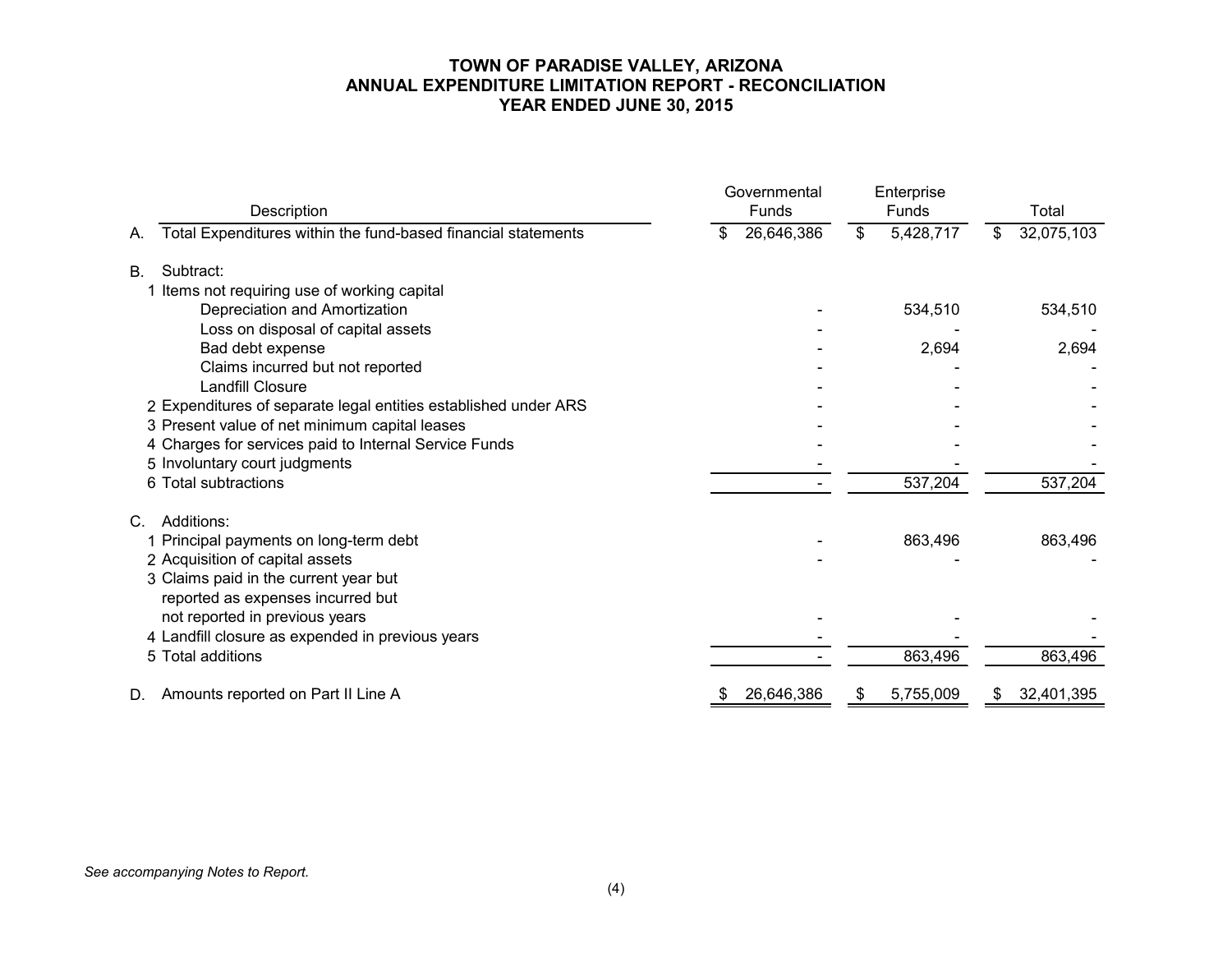## **TOWN OF PARADISE VALLEY, ARIZONA NOTES TO ANNUAL EXPENDITURE LIMITATION REPORT JUNE 30, 2015**

#### **NOTE 1 SUMMARY OF SIGNIFICANT ACCOUNTING POLICIES**

The Annual Expenditure Limitation Report (AELR) is presented on the basis of accounting prescribed by the *Uniform Expenditure Reporting System* (UERS), as required by Arizona Revised Statutes §41-1279.07, which excludes expenditures, expenses, or deductions of certain revenues specified in the Arizona Constitution, Article IX, §20 from the total expenditures, expenses or deductions reported in the fund-based financial statements.

In accordance with the UERS requirements, a note to the AELR is presented below for any exclusion claimed on Part II and each subtraction or addition in the reconciliation that cannot be traced directly to an amount reported in the fund-based financial statements. All references to financial statement amounts in the following notes refer to the Statement of Revenues, Expenditures, and Changes in Fund Balances for the Governmental Funds, Statement of Revenues, Expenses, and Changes in Fund Net Position for the Enterprise Funds and the Statement of Cash Flows for the Enterprise Funds.

#### **NOTE 2 ITEMS NOT REQUIRING THE USE OF WORKING CAPITAL**

The subtraction for items not requiring the use of working capital includes the current year depreciation expense and bad debt expense in the enterprise funds.

#### **NOTE 3 DEBT SERVICE REQUIREMENTS ON BONDED INDEBTEDNESS**

The exclusion claimed for debt service requirements on bonded indebtedness in the Governmental and Enterprise Funds consist of principal retirement and interest expense on revenue bonds in the governmental funds and enterprise funds.

#### **NOTE 4 DEBT SERVICE REQUIREMENTS ON OTHER LONG-TERM OBLIGATIONS**

The exclusion claimed for debt service requirements on other long-term obligations in the Governmental and Enterprise Funds consists of principal retirement and interest expense on capital leases and interest paid on an advance from the General Fund in the governmental funds and notes payable in the enterprise funds.

#### **NOTE 5 GRANTS, AID, CONTRIBUTIONS OR GIFTS FROM A PRIVATE AGENCY, ORGANIZATION, OR INDIVIDUAL**

Amounts received from contributions consist of the following:

| Police Donations              | 234.000 |
|-------------------------------|---------|
| Donations Fund                | 20.760  |
| Less: Transfer from General   |         |
| <b>Fund to Donations Fund</b> | (3.730) |
| Total                         | 251,030 |